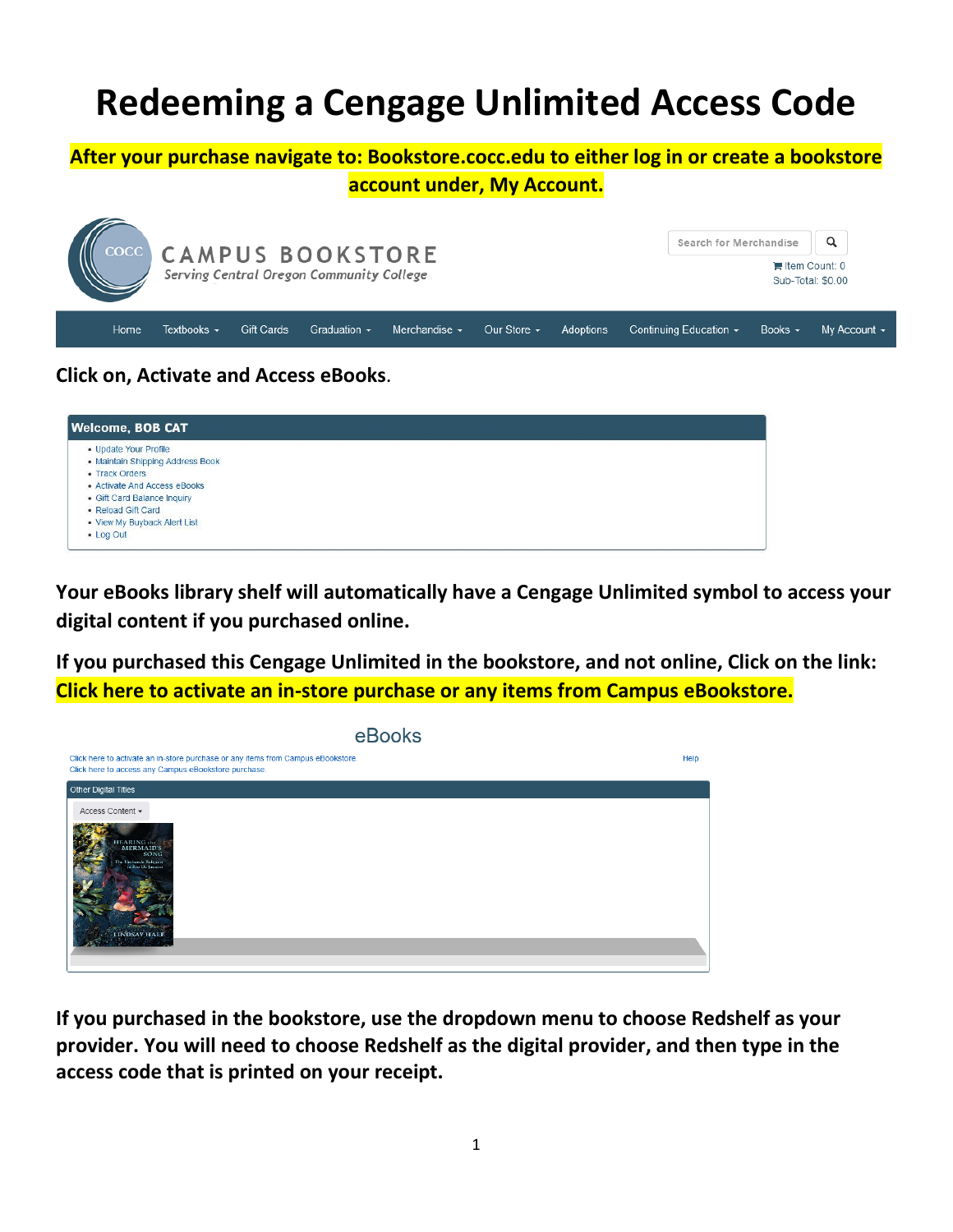# **Activate eBooks**

Help

When you made your eBook purchase, you received a card or email with the eBook information. Please select the Provider for the digital item purchased. Provider: Please Choose  $\check{~}$ 

**Once you have chosen Redshelf, then enter the redemption code that was printed on your receipt. It will look like the code listed below.**

**Redshelf eBooks**

**180**

**Access Code: PS4NWTAU1ZXR6WW**

**You will need to create an account on the Cengage site before redeeming your Cengage Unlimited Access Code. Go to** - <https://login.cengage.com/>

|                                                                                                                                                                | Redeem your RedShelf Access Code<br>Redeem Code                                                                                                                                                                                                                                                                       |                                                                                                                                                                                |
|----------------------------------------------------------------------------------------------------------------------------------------------------------------|-----------------------------------------------------------------------------------------------------------------------------------------------------------------------------------------------------------------------------------------------------------------------------------------------------------------------|--------------------------------------------------------------------------------------------------------------------------------------------------------------------------------|
| <b>W</b> CENGAGE<br>Need more than one<br>Cengage eTextbook or<br>online homework<br>platform?<br>Save with<br><b>Cengage Unlimited</b><br>\$119.99   4 Months | Cengage Unlimited subscription, 4 months (1 term) [Instant<br>Access]<br>Don't overspend on your course materials. Check out Cengage<br>Unlimited. Only Cengage offers one plan that gives you access to<br>                                                                                                          | Your 121 day rental duration will<br>start in 30 days of your purchase<br>date 12/10/2021, or from the date<br>when you first access your book,<br>whichever date comes first. |
|                                                                                                                                                                | This is your publisher access code<br>PHTFC4LP5H6XNM<br>Use this code to access content on the publisher's website.                                                                                                                                                                                                   | <b>View Courseware Details</b>                                                                                                                                                 |
|                                                                                                                                                                | To access your course content, please follow instructions<br>provided by your instructor and redeem your unique access<br>code.<br>For help, please go to: http://www.cengage.com/support.<br>Access to this product is valid for 365 days of usage. After<br>this period, this product can be viewed under the "view |                                                                                                                                                                                |

Once you have created, or logged into, your Cengage account, click on the - Enter Access **Code/Course Link – on the page shown below and enter the publisher access code you received.**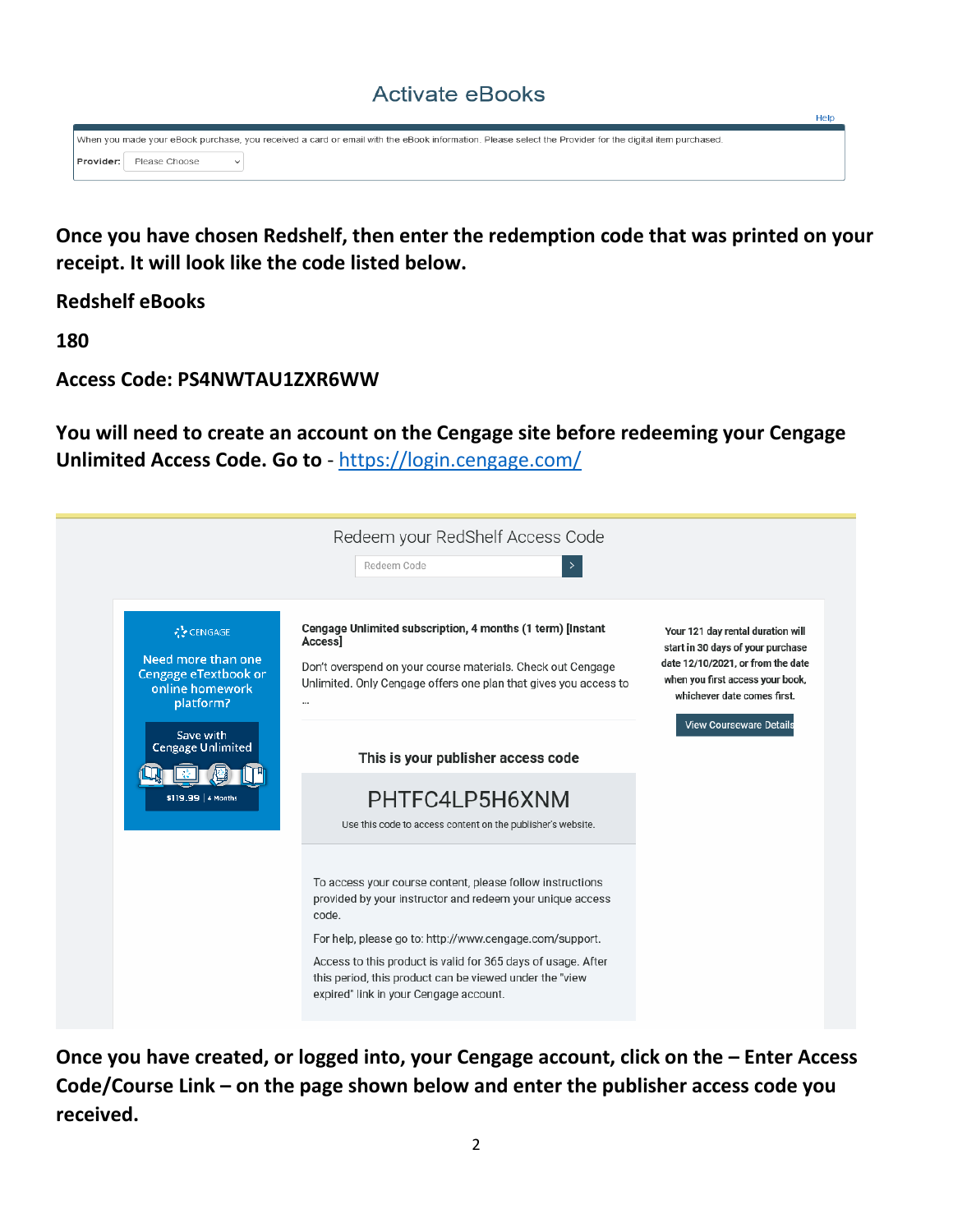



Search the catalog

Q



**This screen will show you the courses that you have activated and have access to.**